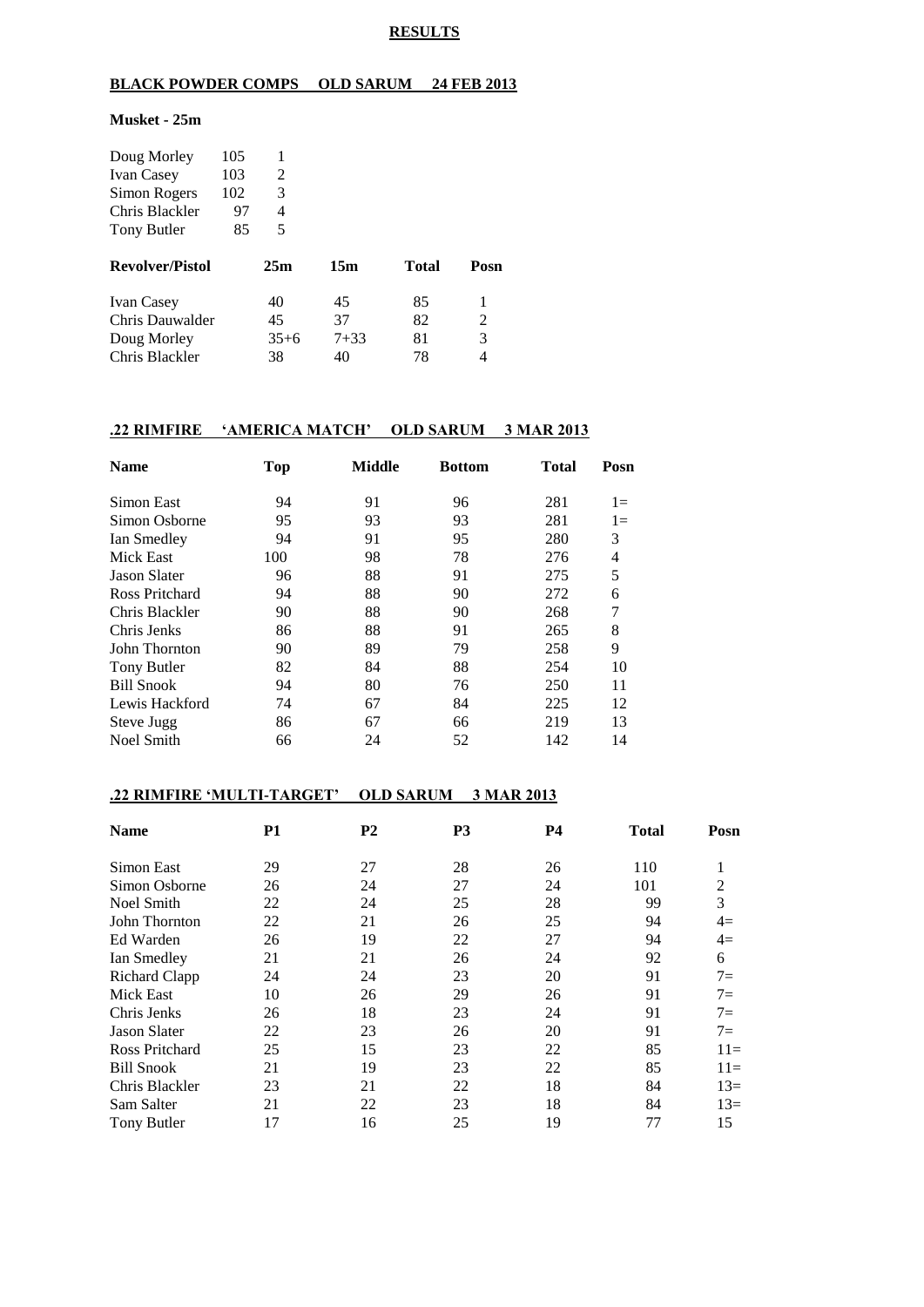| 22 RIMFIRE        | <b>BENCHREST GROUPING</b> | 25M               | <b>OLD SARUM</b> |       | 3 MAR 2013 |       | (S/auto only) |                |
|-------------------|---------------------------|-------------------|------------------|-------|------------|-------|---------------|----------------|
| <b>Name</b>       | Rifle make/mod            | Ammo              | Gp1              | Gp2   | Gp3        | Gp4   | Agg           | Posn           |
| Ross Pritchard    | Ruger $10/22$             | <b>RWS RMatch</b> | 0.324            | 0.361 | 0.316      | 0.222 | 0.3058        |                |
| Simon East        | Ruger $10/22$             | <b>SK R Match</b> | 0.321            | 0.266 | 0.264      | 0.379 | 0.3075        | $\mathfrak{D}$ |
| Mick East         | <b>MOA</b>                | <b>SK R Match</b> | 0.465            | 0.445 | 0.251      | 0.275 | 0.3590        | 3              |
| Ian Smedley       | Colt M4                   | RWS Match 50      | 0.291            | 0.854 | 0.552      | 0.330 | 0.5068        | 4              |
| <b>Bill Snook</b> | Ruger $10/22$             | Eley              | 0.582            | 0.681 | 0.702      | 0.647 | 0.6530        | 5              |
| Richard Clapp     | Ruger $10/22$             | Eley St $\ell$ ?  | 0.993            | 0.506 | 1.097      | 0.388 | 0.7460        | 6              |
| John Thornton     | Ruger $10/22$             | Remington         | 0.854            | 0.603 | 0.626      | 0.936 | 0.7548        | 7              |
| Tony Butler       | Anschutz 525              | Eley Club         | 1.034            | 0.903 | 0.727      | 0.703 | 0.8418        | 8              |

# **F CLASS 600YDS CENTURY 10 MAR 2013**

| <b>Name</b>          | <b>Class</b> | <b>Rifle Make/Mod</b> | <b>Calibre</b> | <b>Bullet wt</b> | <b>Score</b> | Posn           | <b>Pts</b>     |
|----------------------|--------------|-----------------------|----------------|------------------|--------------|----------------|----------------|
| Ross Pritchard       | F/O          | Barnard               | 6.4x47         | 140              | 72.3         | 1              | 10             |
| <b>Mick East</b>     | F/O          | Shilen                | 6mm Dasher     | 105              | 70.3         | $\overline{2}$ | 9              |
| <b>Mick East</b>     | F/TR         | Tikka M55             | .223           | 80               | 69.6         | 3              | ---            |
| Simon Rogers         | F/TR         | Remmy 700             | .308           | 155              | 66.3         | $\overline{4}$ | $\,8\,$        |
| Richard Sharman      | F/O          | <b>RPA</b>            | .284           | 175              | 65.4         | 5              | $\overline{7}$ |
| Ian Smedley          | F/TR         | <b>Barnard</b>        | .308           | 210              | 57.0         | 6              | $\sqrt{6}$     |
| <b>Bruce Ellis</b>   | F/TR         | M 14                  | 7.62           | 167              | 55.0         | 7              | $\sqrt{5}$     |
| <b>Graham Downer</b> | F/TR         | Remmy 700             | .308           | 155              | 54.1         | 8              | $\overline{4}$ |
| Ivan Casey           | F/TR         | Remmy 700             | .308           | 155              | 44.0         | 9              | $\mathfrak{Z}$ |
| Nancy Ellis          | F/TR         | M 14                  | 7.62           | 167              | 36.0         | 10             | $\overline{2}$ |
| Ian Smedley          | F/TR         | <b>Barnard</b>        | .308           | 210              | 66.3         | $2nd$ att      |                |
| <b>Graham Downer</b> | F/TR         | Remmy 700             | .308           | 155              | 56.3         | $2nd$ att      |                |
| Ivan Casey           | F/TR         | Remmy 700             | .308           | 155              | 48.1         | $2nd$ att      |                |
| Simon Rogers         | F/TR         | Remmy 700             | .308           | 155              | 41.0         | $2nd$ att      |                |
| Mick East            | F/TR         | Remmy 700             | .308           | 190              | 64.0         | $3rd$ att      |                |
| F/TR                 |              |                       |                |                  |              |                |                |
| Mick East            | F/TR         | Tikka M55             | .223           | 80               | 69.6         | $\mathbf{1}$   | 10             |
| Simon Rogers         | F/TR         | Remmy 700             | .308           | 155              | 66.3         | $\mathfrak{2}$ | 9              |
| Ian Smedley          | F/TR         | Barnard               | .308           | 210              | 57.0         | 3              | $\,$ 8 $\,$    |
| <b>Bruce Ellis</b>   | F/TR         | M 14                  | 7.62           | 167              | 55.0         | $\overline{4}$ | $\tau$         |
| <b>Graham Downer</b> | F/TR         | Remmy 700             | .308           | 155              | 54.1         | 5              | $\sqrt{6}$     |
| Ivan Casey           | F/TR         | Remmy 700             | .308           | 155              | 44.0         | 6              | $\sqrt{5}$     |
| Nancy Ellis          | F/TR         | M 14                  | 7.62           | 167              | 36.0         | 7              | $\overline{4}$ |
| Ian Smedley          | F/TR         | <b>Barnard</b>        | .308           | 210              | 66.3         | $2nd$ att      |                |
| <b>Graham Downer</b> | F/TR         | Remmy 700             | .308           | 155              | 56.3         | $2nd$ att      |                |
| Ivan Casey           | F/TR         | Remmy 700             | .308           | 155              | 48.1         | $2nd$ att      |                |
| Simon Rogers         | F/TR         | Remmy 700             | .308           | 155              | 41.0         | $2nd$ att      |                |
| <b>Mick East</b>     | F/TR         | Remmy 700             | .308           | 190              | 64.0         | $3rd$ att      |                |